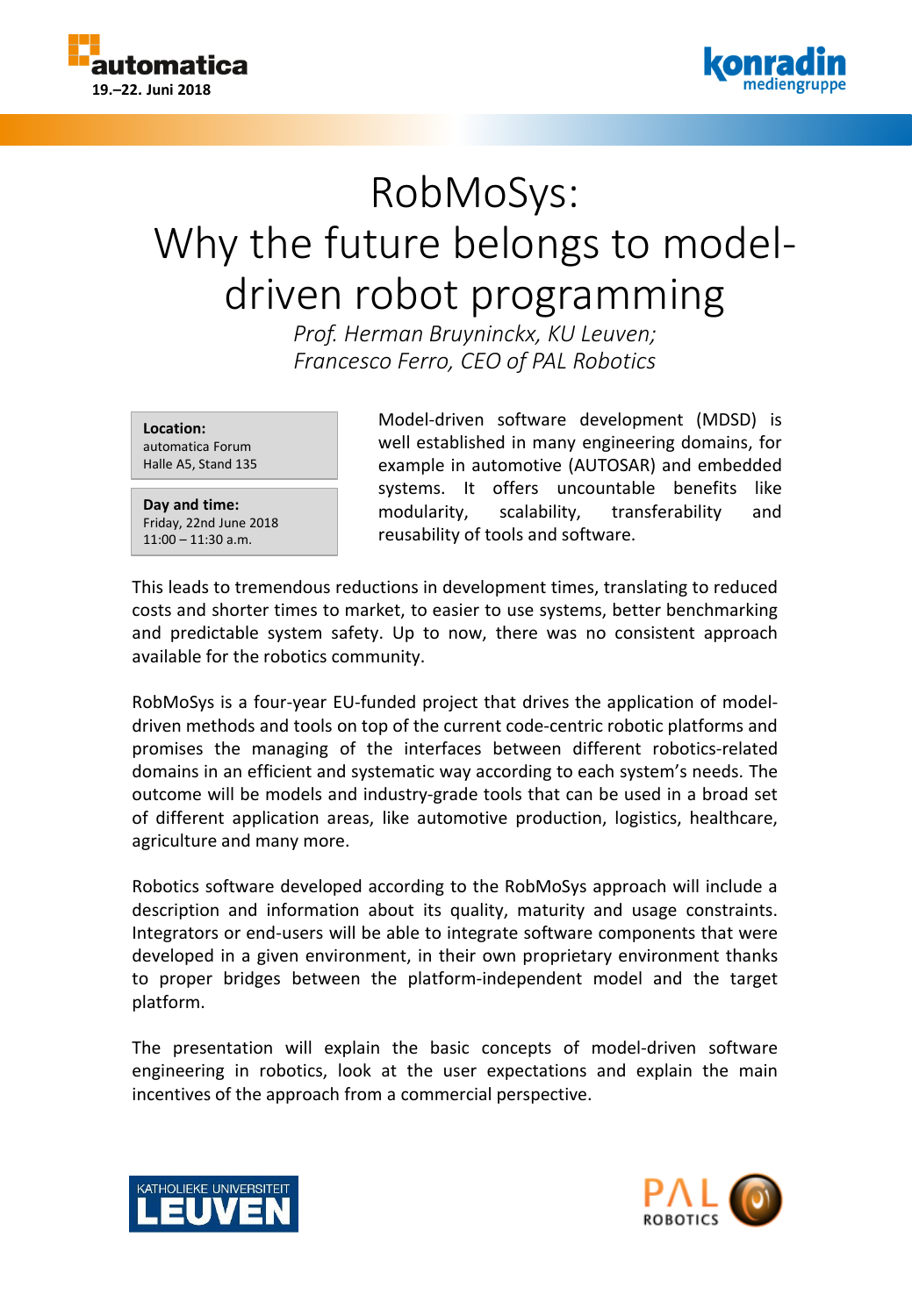



## Speaker



### Francesco Ferro, PAL Robotics

**Francesco Ferro** is the CEO and co-founder of **PAL Robotics**, one of the top service robotics companies in the world, and a euRobotics asibl Board Director. He received a BSc+MSc degree in Telecommunications Engineering at Politecnico di Torino in 2002 (Italy), a Master at ISEN (Lille, France) and an Executive MBA at the University of Barcelona (Spain) in 2011. Since 2004 he develops cutting-edge humanoid service robots at PAL Robotics.



#### Dr. Herman Bruyninckx, KU Leuven

**Dr. Herman [Bruyninckx](http://people.mech.kuleuven.be/~bruyninc/)** obtained the Masters degrees in Mathematics (Licentiate, 1984), Computer Science (Burgerlijk Ingenieur, 1987) and Mechatronics (1988), all from the KU Leuven, Belgium. In 1995 he obtained his Doctoral Degree in Engineering from the same university, with a thesis entitled ``Kinematic Models for Robot Compliant Motion with Identification of Uncertainties.''

He is full-time Full Professor at the KU Leuven, and partime at Eindhoven University of Technology. He held visiting research positions at the Grasp Lab of the University of Pennsylvania, Philadelphia (1996), the Robotics Lab of Stanford University (1999), and the Kungl Tekniska Hogskolan, Stockholm (2002).

Between 2007 and 2015, he was leading the European academic community, first as Coordinator of the European Robotics Research Network EURON, and later as Vice-President Research of [euRobotics.](http://www.eu-robotics.net/)

His current research interests are on the formal specification, realtime execution and on-line Bayesian estimation of model uncertainties in sensor-based robot tasks, kinematics and dynamics of robots and humans, and the software engineering of large-scale robot control systems; formal modelling of functionalities and software artefacts has become a key focus in all this research, with formal certification as a specific medium-term objective.

He participated in more than a dozen European research projects on robotics, with a focus in the recent years on the software engineering aspects. In October 2014, he received an honorary doctorate from the University of Southern Denmark, for his leading role in software development and research in robotics.